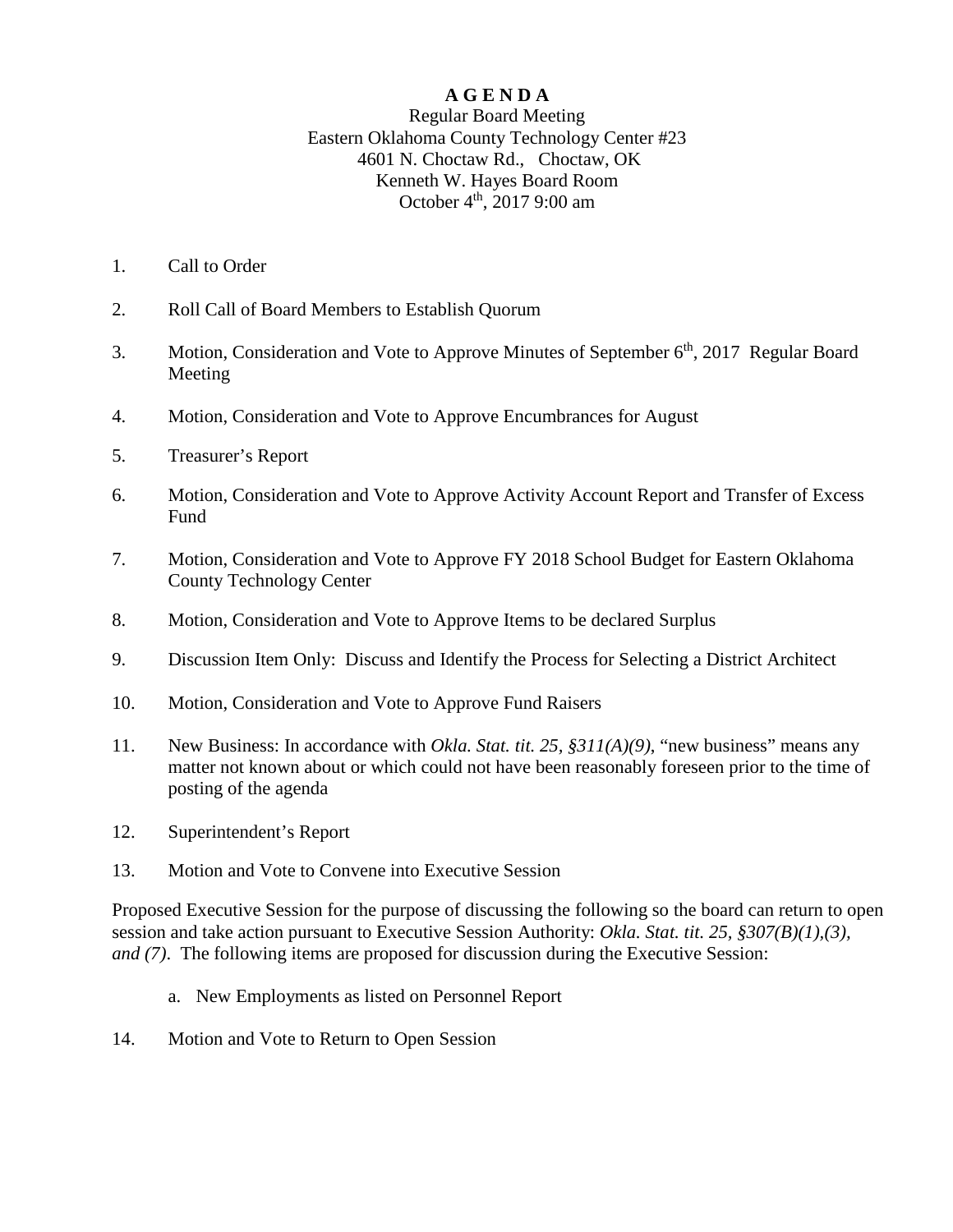Agenda October  $4<sup>th</sup>$ , 2017 Page 2

- 15. Board President's Statement of Executive Session Minutes
- 16. Motion, Consideration and Vote to Approve or Disapprove the following:
	- a. New Employments as listed on Personnel Report
- 17. Board Comments
- 18. Motion, Consideration and Vote for Approval to Adjourn

| Posted By:    |  |
|---------------|--|
| Date Posted:  |  |
| Time Posted:  |  |
| Place Posted: |  |
| Signed:       |  |

The next meeting of the Board is:

 **November 8th, 2017 9:00 a.m. Kenneth W. Hayes Board Room**